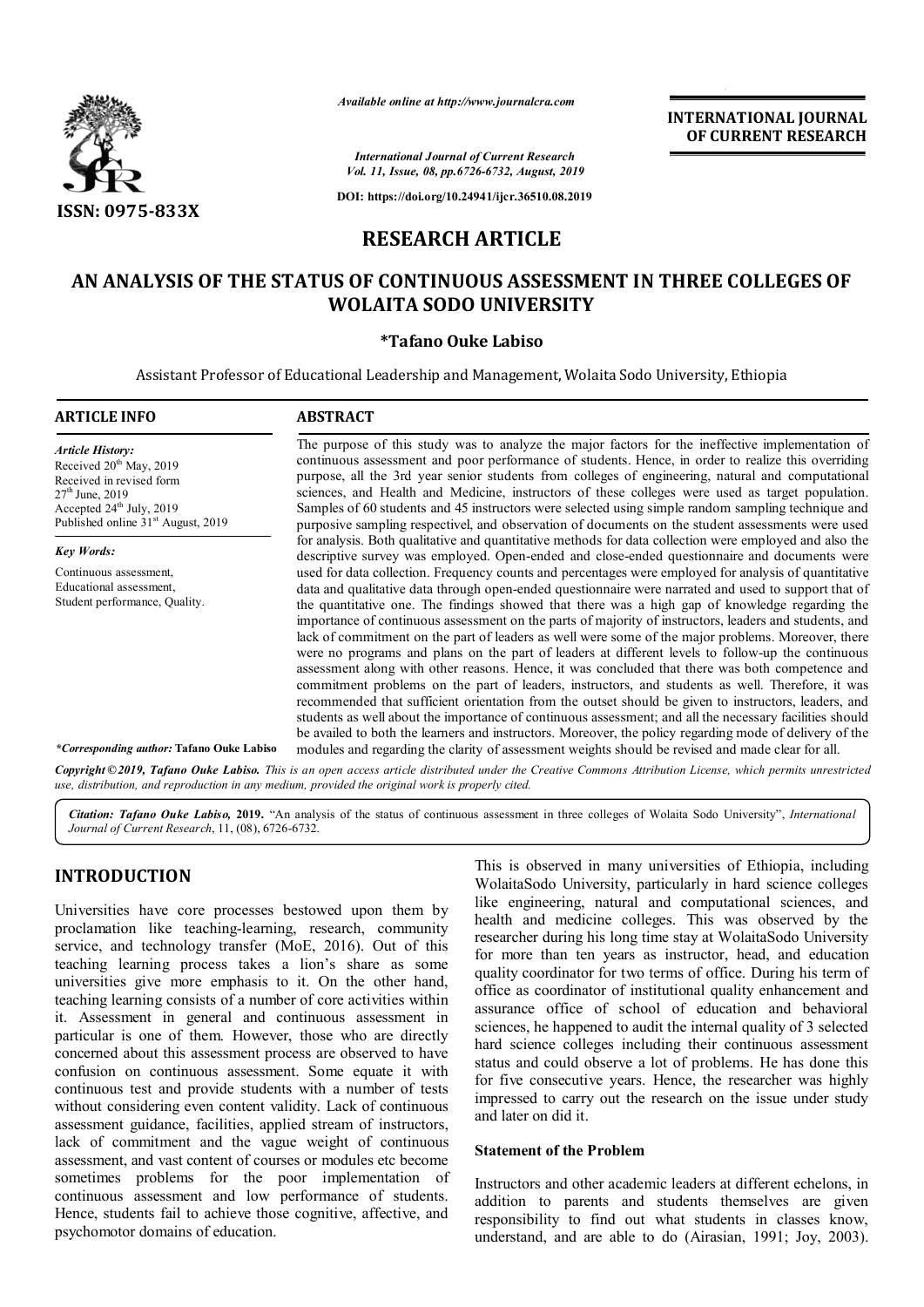When this is done in a variety of ways overtime and used to improve instruction, then it is considered to be continuous assessment (Tamene, 2007). Hence, all the academic heads of the university, students and parents as well should play important roles on their part. However, there found a gap of knowledge on the part of instructors, leaders, students, and parents as well regarding the importance and implementation of continuous assessment in particular and assessment in general. Even instructors were observed to confuse continuous assessment with continuous test. However, no adequate research was made to tackle such a problem particularly in hard science colleges of WolaitaSodo University. No guideline is prepared and became functional at university level. So, the problem is serious. To achieve one of the core process – assessment of teaching learning process. Therefore, in order to address this problem, the following basic questions were designed:

#### **The basic research questions are:**

- 1) What are the causes for the ineffectiveness of continuous assessment?
- 2) Which causes are the most pressing ones?
- 3) What are the effects of weak implementation of continuous assessment on pupils' performance**?**

#### **Objectives**

The overriding objective of this study was to dig out the main causes for the ineffectiveness of and poor implementation of continuous assessment. And the specific objectives under this were:

- 1. To investigate the causes for the poor implementation and ineffectiveness of continuous assessment;
- 2. To identify the most pressing problems out of the found causes; and
- 3. To examine the impact of the causes on the performance of students.

#### **Significance**

A number of parties were hoped to benefit from this study. Based on the findings, instructors with knowledge gap of implementing continuous assessment may be trained and capacitated; students may be early oriented about the importance of continuous assessment; parents and leaders of the university at different echelons who are concerned about instruction directly may be capacitated through trainings. It was also hoped to use as a reference material for the potentially aspiring researchers in the area of assessment. And also policy makers in education sector might use it as a source of information.

#### **Scope**

The study was geographically delimited to the  $3<sup>rd</sup>$  year senior students of colleges of engineering, health and medicine, and Natural and computational sciences.And, conceptually delimited to the aspect of continuous assessment practices and challenges in the 3 aforementioned colleges.

#### **Literature Review**

**Concept of Educational Assessment:** An assessment is a process by which information is obtained relative to some known objectives or goals, It is a broad term that includes testing. It is also the process of gathering information to monitor progress and make educational decisions if necessary. Assessment may include a test, observations, interviews, behavior monitoring etc (Overton, 2012). To many students and instructors as well assessment may mean simply giving tests and assigning them grades. So, this concept not only limits assessment but also limiting different teaching-learning issues, because it fails to take into account both the utility of assessment and its importance in the teaching-learning process (Overton, 2012). In the most general sense, assessment is the process of making judgment or measurement of worth of an entity person, process, or program. Educational assessment involves gathering and evaluating data evolved from planned learning activities or programs. This form of assessment often referred to as evaluation. It also refers to the process of collecting, interpreting, and synthesizing information to aid in decision making. For many people, classroom assessment means using paper and pencil tests to grade pupils. However, it is more than testing. It includes information gathering on pupils, instruction, and classroom climate by instructors. It includes interpreting and synthesizing those information to help instructors understand their pupils, plan and monitor instruction, and establish a conducive classroom atmosphere (Airasian,1991). Madaus and Kellaghan (1993) also add to say that assessment in the classroom is highly based on instructors' observation of students as they go about their normal learning activities. It implies more than quantifying test results of pupils like measurement. It is a systematic development of tests and/or examination recording and interpreting. It involves observational techniques other than testing to collect information on overall pupils' performance. Thus, it is broader and inclusive term. According to Farrant (1980), assessment is the process by which the quality of individuals' work or performance is judged. In educational institutions, assessment of learning is usually carried out by teachers or instructors on the basis of impressions gained as they observe their pupils at work or by various kinds of tests given periodically.

**Purpose of Educational Assessment:** Educational assessment is normally conducted by instructors and teachers and designed to serve several related purposes include: 1) Motivating and directing learning, 2) Providing feedback to students on their performance, 3) Providing feedback on instruction and /or curriculum, and ensuring standards of progression. It also helps to: improve learning and instruction; identify learning difficulties that give learners opportunity to show progresses toward objectives; help instructors determine the effectiveness, their teaching aids, methods, techniques and learning materials, provides educational administrators with adequate information about instructors' effectiveness and the institutions programs as a whole, acquaint parents with their children's performance, guiding teaching, estimating correctly the teachers' effectiveness in teaching; provides feedback information to administrators to aid counseling and decision making; suggesting areas of improvement; indicates continuation of pupils performance.

**Concept of Continuous Assessment:** When assessment is practiced as an ongoing process, or on a day-to-day basis, it is called a continuous assessment. It is an assessment system aimed at deriving a student's final examination marks and based upon a number of previous assessments on selected syllabus objectives. It is being used increasingly as an alternative to terminal examinations. Because, it provides more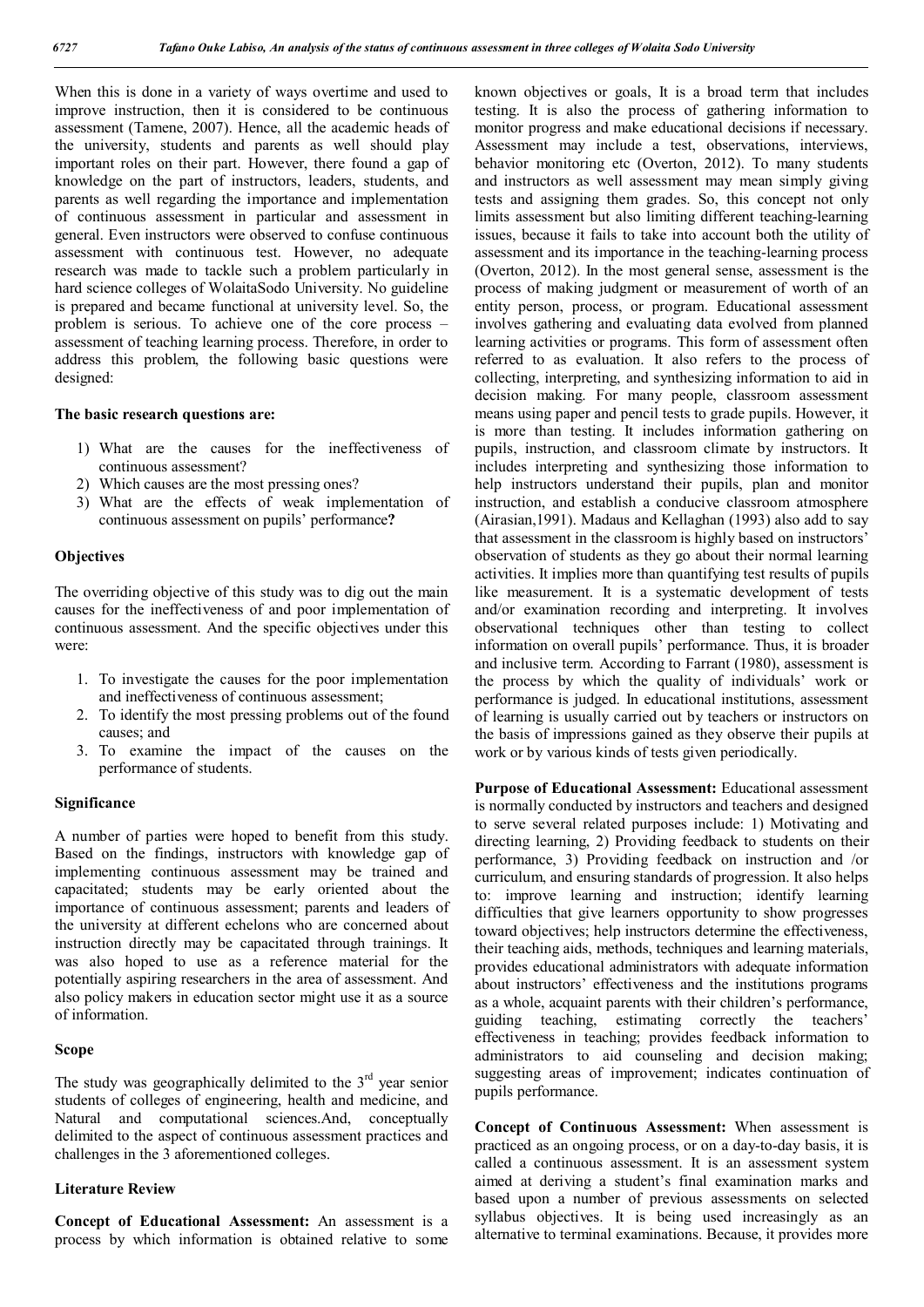reliable information than examinations. It builds up a picture of a pupil's performance over a prolonged and representative period. Thus, currently, schools and universities are turning to continuous assessments whereby records of the students' performance in nearly everything he/she does during his/her course are kept. These records build up into a much more complete and reliable assessment of the student than is possible by a single examination (Farrant, 1980). Furthermore, it is not adequate to use one-shot assessment for having a clear picture of a pupil's academic achievement. According to Yoloye (1984) continuous assessment is a method of evaluating the progress and achievement of students in educational institutions. It aims to get the truest possible picture of each student's ability by helping each student to develop his/her abilities. The process offers a very valuable learning tool. Through continuous assessment pupils are encouraged to carry out investigations and projects where they will be involved in their own learning on a very practical basis. Generally, it is both learning and an assessment system that brings teachers and students together in a cooperative endeavor to accomplish those critical instructional objectives that need detailed study and practice (Botswana, 1994). Continuous assessment is a student evaluation system that operates at the classroom level and is integrated with the instructional process. It includes a variety of measures (i.e., daily assessing students using observation, oral questions, tests or quizzes, etc) and procedures that a teacher can use whether his/or her instruction has been effective to target those students who have and haven't mastered particular skills. It serves as a foundation for improved instruction in the classroom. According to Wasanga (1987) continuous assessment should be objective, systematic, comprehensive, cumulative and guidance-oriented in order to update judgments about performance of pupils. It is best carried out by the class teacher using instruments such as exercises, terminal tests, home-take assignments, project works, field works.

#### **Purpose of continuous Assessment**

The purpose of continuous assessment focuses on learners' overall performance and the teaching-learning process (ICDR, 1994). Concerning learners the specific roles of assessment are to: investigate the participation of pupils in the learning conditions; analyze the level of knowledge, skill, and ability of pupils in the different subjects; examine the improvement of pupils in their classroom performance over a period of time ; accumulate records of progress for the pupils; determine pupil's strengths and weaknesses; gather information about a wide range the pupils' characteristics or habits or attitudes as a feedback for making decisions ; and identifying the extent to which pupils have overcome any social, psychological or learning difficulties.

As to the instruction process continuous assessment helps to: determine the extent to which the educational institutions are working towards achieving their set objectives; provide information from which instructors can find insights into their own effectiveness in teaching; find out the degree which the methods of instruction and materials employed are up-to-date and effective; and give incentives in the learning process.

**Areas of Continuous Assessment:** Assessing achievement in various subjects using oral examinations and different written tests; assessing closely university or school related behavioral aspects like participating in the instruction process,

extracurricular activities, and fulfillment of assignments, disciplines, punctuality and absenteeism by using anecdotal records, rating scales, checklists, interviews etc. Moreover, assessing general behavioral aspects characteristics, interests, beliefs, feelings, attitudes, etc. by using observational techniques and interviews.

### **Principles and Procedures of Continuous Assessment to be followed by Instructors**

According to Yoloye (1984) there are five procedures to be followed by instructors in continuous assessment as follows: 1) they should combine all the scores attained by each student in class assignment, group works, projects, home works, tests, examination and any other sources used during instruction to obtain an overall score for a given period. Furthermore, the sources of the scores to be added together should be carefully planned in advance. In other words, teachers should plan at the beginning of the year, the number of assignments, tests, and their timing. They should also decide how many marks are to be assigned to each. A term plan might be as follows: total marks available =100 marks 2 class tests each 20 marks=40 marks;2 assignments each 10 marks-20 marks; and 1 end of term examination=40 marks. And also the score from each test or assignment etc. should be used in two ways: to identify each student's difficulties and help him/her to learn the things not mastered in the exam before the next lessons are due. A student can be helped by giving him /her an appropriate reading assignment or by asking another student who has mastered the topic to help after each school hours. If many students have the same difficulty, the teacher should spend some time re-teaching the topic to the entire class. To help teachers assess their own performances and the effectiveness of their teaching so as to find improved ways of teaching. Fourthly, teachers should keep a close watch on the personality development of each student. Personality includes: character, temperament, interest, attitude, and adjustment. A variety of measuring instruments, especially, observational techniques may be used to measure the personality characteristics of students. Their performance on measures of personality should contribute to their final assessment. Fifthly, information concerning the students' learning and personality concerning the students' learning and personality characteristics should be used to understand them better and help them through guidance and counseling to overcome their difficulties and improve their performance.

#### **Challenges of Continuous Assessment**

According to (Madaus and Kellighan, 1981), different universities particularly young universities have a number of challenges regarding effectiveness of continuous assessment. In some cases, there are no functional guidelines. Other instructors claim that the weighting system is not clear how much of the total 100% should be continuously assessed. Furthermore, leaders, instructors, and students as well have negative attitude or little attitude towards the importance and implementation of continuous assessment. Moreover, facilities-related problems and large class size are criticized to be major problem to employ continuous assessment. And also because of the vast nature of some contents of courses instructors give more focus for covering the portion than giving attention for continuous assessment. In addition, lack of experience and specialization of instructors in areas of nonteaching in some universities become problems for ineffectiveness of continuous assessment. The negative attitude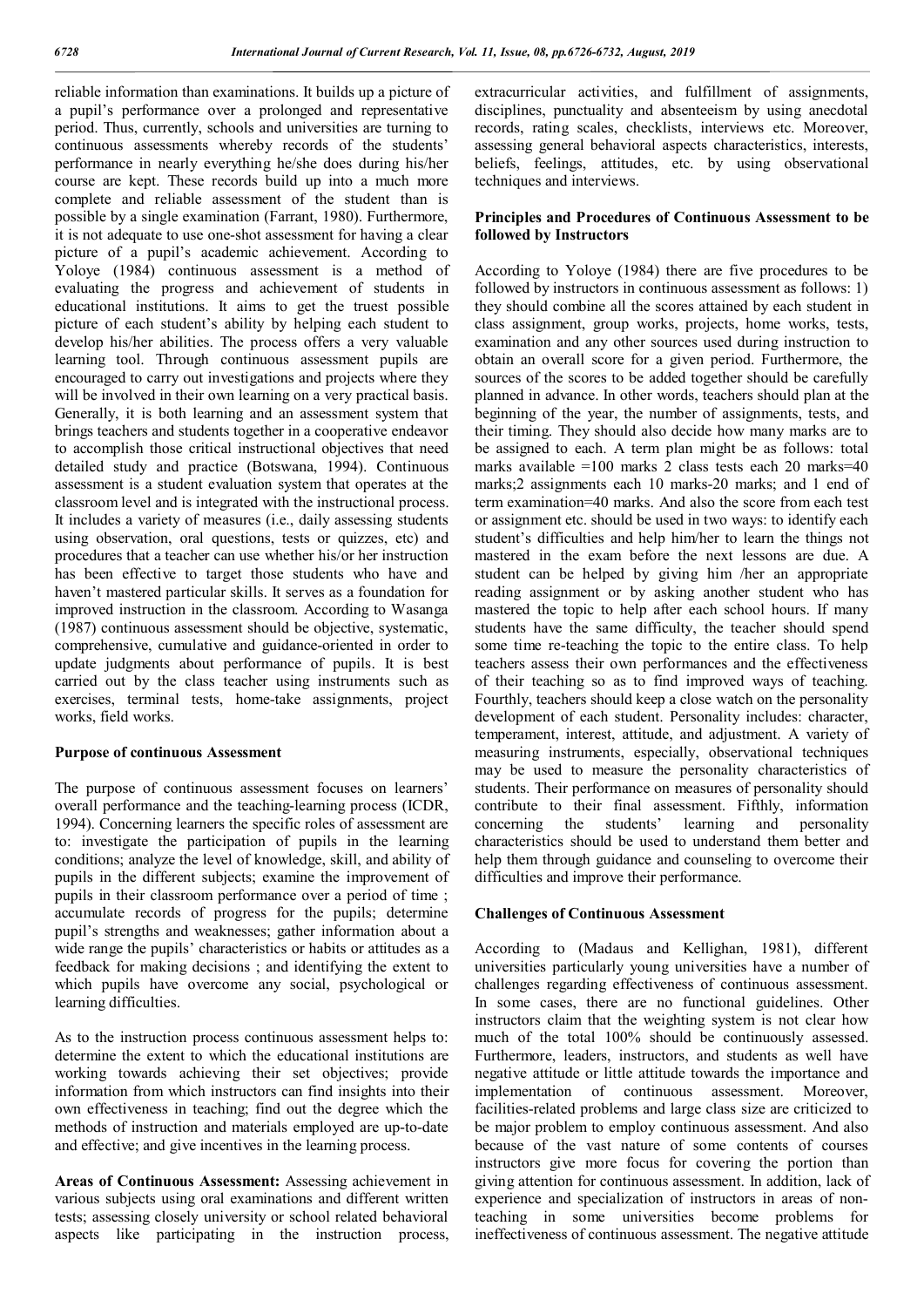towards continuous assessment on the part of instructors, parents, and students is also another serious problem to properly implement continuous assessment. Lastly, the modular approach and block mode of delivery is also another problem according to Overton (2012). The effect of increasing class size in tertiary education is not well understood (Bandiera, 2010). The effects of class size on students' exam performance by comparing the same students' performance to his/her own performance in courses with small and large class sizes. Another challenge for the effective implementation of continuous assessment is the failure to understand the purpose of assessment the cognitive, psychomotor, and affective domains, i.e why to assess on the part of the instructors, and why to be assessed on the part of students (Bandiera, 2010).

# **MATERIALS AND METHODS**

**Research Method:** The research design employed was descriptive survey based on the nature of the study. And, to realize that both quantitative and qualitative data were used concurrently mixed approach.

**Source of data:** Both primary and secondary sources of data were employed. The  $3<sup>rd</sup>$  year senior students from the colleges of Engineering, Health and Medicine, and Natural and computational sciences were the primary sources of data; whereas documents recorded regarding the continuous assessment in 6 departments of the 3 colleges were used as the secondary sources of data through observation.

**Population, sample size and sampling techniques:** The total of 300,3rd year senior students of Engineering, Health and medicine, and Natural and computational sciences were population of the study. Out of this only 60 students (from 6 departments) were selected using simple random sampling techniques and 45 instructors were selected purposively out of  $125$  3<sup>rd</sup> year instructors.

**Data Administration:** So that to check the reliability and validity of the instruments for data collection, first data collection tools were prepared and made to be commented by experts who are colleagues of the researcher. Then based on their comments, the actual data collection instruments were prepared. After that the time was arranged with the respondent students, instructors and the respective college deans and department heads to collect data after consensus was made about the procedure. Then finally the data collection tools (both open-ended and close-ended)were distributed among 105 respondents and all 100% of the tools were returned.

**Data Collection Tools:** Ouestionnaires (both open-ended and close-ended) and documents were employed to collect data. A close-ended questionnaire of 5 and 3-likert scales were employed.

**Data Analysis Methods:** Frequency count and percentage were employed to analyze the data obtained through closeended questionnaire. The qualitative data obtained through open-ended questionnaire were narrated and used to triangulate the data through close-ended questionnaire.

# **RESULTS AND DISCUSSION**

With regard to the sex of the respondents,  $71.2\%$  instructors and 68% students were males, whereas, 28.8% instructors and

32% of the respondents were females. As to experiences, 57.8% of the instructors were found to have served for less than 3 years. With regard to the qualification of the instructor respondents, 100% were qualified to the level. However, only 28.8% of the respondents were specialized in education and the rest were found to have been specialized in applied sciences. With regard to item 1 above, only 13.3% of the instructors were found to use continuous assessment always. The rest 42.2% and 44.4% of instructors used continuous assessment only sometimes and rarely respectively. Item 2 showed that 62.2% of the instructors rarely made continuous assessment part of their plan, and 11.1% of the instructors failed to make continuous assessment part of their instructional plan. With regard to feedback provision, 22.2% of the instructors failed to provide feedback, 40 % gave feedback, and the rest 22.2% and 15.5% provided feedback sometimes and always respectively. With regard to item 4, only 24.4% of instructors were sometimes oriented and the rest 42.2% and 33.3% were rarely oriented and not oriented at all respectively. And also, as to item 5, only 4.4% of instructors sometimes oriented their students about continuous assessment and the rest 17.8% and 77.8% oriented their students about the continuous assessment rarely and not at all respectively. The qualitative data obtained through open-ended questionnaire by 25(55.6%) of instructor respondents showed that the impact of the poor implementation of continuous assessment on the quality of the graduates and education was high.

According to item 1, 66.7% and 19% of respondents said that lack of the continuous assessment guide line was very serious and serious problems respectively. Lack of commitment on the part of the instructors was also found to be another problem. In this regard, 61.9 % and 17.1% respectively responded as very serious and serious. With regard to item 3, 56.2% of the respondents witnessed that lack of commitment on the part of leaders was the very serious problems, 14.3% of the respondents responded that lack of commitment on the part of instructors was serious problems. Item 4 was seen as very serious and serious problems according to 48.6% and 28.6 % respondents respectively. With regard to item 5, large class size was very serious and serious problems according to 46.7% and 14.3% respondents respectively. The vast nature of modules was also found to be very serious and serious problems according to 39% and 18% of respondents respectively. Item 7 was also responded as very serious and serious problem according to 28.6% and 25.7% of respondents lack of facilities. Vagueness of weight given for continuous assessment was also found to be very serious and serious problem according to 38.1% and 26.7% of respondents respectively. Regarding item 9, 40.9% and 14.6% of respondents cited that politicizing continuous assessment was very seriously and seriously problems respectively. With regard to item 10, lack of willingness to be assessed on the part of students, was found to be very serious and serious problem. According to table 4 above, lack of guideline of continuous assessment, lack of commitment on the part of instructors to implement continuous assessment and lack of knowledge about the importance and implementation of continuous assessment stood  $1<sup>st</sup>$ ,  $2<sup>nd</sup>$ , and  $3<sup>rd</sup>$  in rank respectively in the seriousness as problems**.** Lack of commitment on the part of leaders to implement continuous assessment, vagueness of the weight given for continuous assessment and large class size stood  $4<sup>th</sup>$ ,  $5<sup>th</sup>$ , and  $6<sup>th</sup>$  in rank. Content vastness of the teaching modules, politicizing of continuous assessment, lack of adequate facilities, and lack of willingness to be assessed on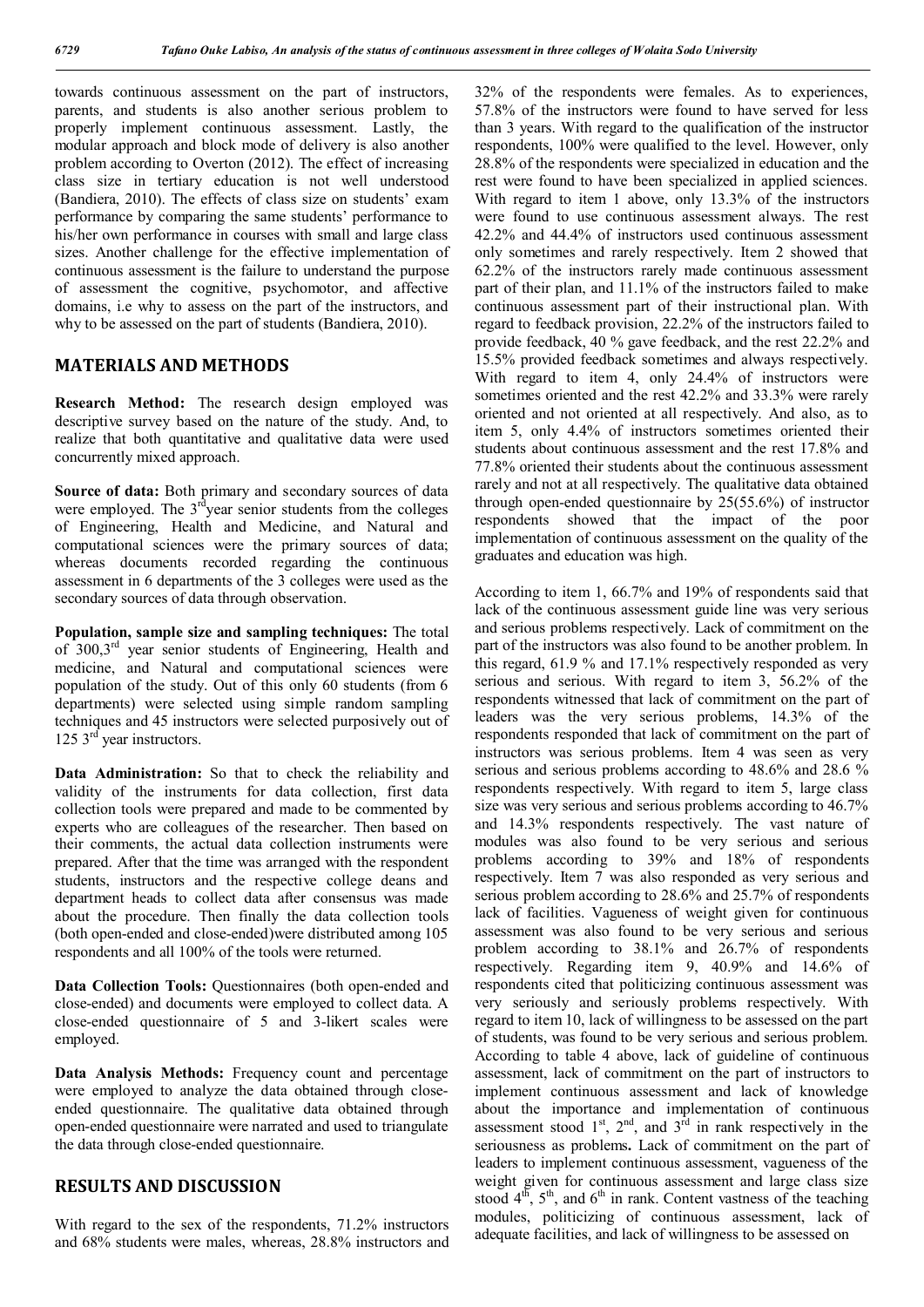| S.N. | <b>ITEMS/variables</b> |                   |               | Participant Instructors N= 45 | <b>Student Respondents N=60</b> |               |  |  |
|------|------------------------|-------------------|---------------|-------------------------------|---------------------------------|---------------|--|--|
|      |                        |                   | <b>Number</b> | $\frac{6}{9}$                 | <b>Number</b>                   | $\frac{6}{9}$ |  |  |
|      | <b>Sex</b>             | Male              | 35            | 71.2                          | 40                              | 68            |  |  |
|      |                        | Female            | 10            | 28.8                          | 20                              | 32            |  |  |
|      | Experience             | Less than 3years  | 26            | 57.8                          |                                 |               |  |  |
|      |                        | 3 and above years | 19            | 42.2                          |                                 |               |  |  |
|      | Oualification          | MA &above         | 45            | 100                           |                                 |               |  |  |
|      |                        | BA                | $- -$         | $- -$                         |                                 |               |  |  |
| 4    | Specialization         | Education         | 10            | 28.8                          |                                 |               |  |  |
|      |                        | Applied           | 35            | 71.2                          |                                 |               |  |  |

### **Table 1. Demographic Characteristics of participants**

# **Table 2. Summary of instructors Response on Continuous Assessment implementation**

| 3<br>6<br>19<br>How often have you used Continuous Assessment?<br>20<br>3<br>10<br>How often have you made Continuous Assessment part of your plan?<br>2<br>28 | 13.3<br>42.2 |
|----------------------------------------------------------------------------------------------------------------------------------------------------------------|--------------|
|                                                                                                                                                                |              |
|                                                                                                                                                                |              |
|                                                                                                                                                                | 44.4         |
|                                                                                                                                                                | $^{(1)}$     |
|                                                                                                                                                                | 4.4          |
|                                                                                                                                                                | 22.2         |
|                                                                                                                                                                | 62.2         |
|                                                                                                                                                                | 11.1         |
|                                                                                                                                                                | 15.6         |
| 10<br>3                                                                                                                                                        | 22.2         |
| How often have you given feedback for your students regarding their performance?<br>18                                                                         | 40           |
| 10<br>0                                                                                                                                                        | 22.2         |
|                                                                                                                                                                | $\theta$     |
| 11                                                                                                                                                             | 24.4         |
| How often are you oriented about continuous assessment?<br>4<br>19                                                                                             | 42.2         |
| 15                                                                                                                                                             | 33.3         |
|                                                                                                                                                                | $^{(1)}$     |
| 2<br>5                                                                                                                                                         | 4.4          |
| How often do you orient your students about continuous assessment?<br>8                                                                                        | 17.8         |
| 35                                                                                                                                                             | 77.8         |

Key= 3=always; 2=sometimes; 1=rarely; 0=none

### **Table 3. Causative Factors for the Implementation problem of Continuous Assessment according to student and instructor respondents**

| S.No. | <b>Items</b>                                              | $N=105$ Rating scale |               |    |               |    |               |            |               |  |               |
|-------|-----------------------------------------------------------|----------------------|---------------|----|---------------|----|---------------|------------|---------------|--|---------------|
|       |                                                           |                      | $\frac{6}{9}$ | 4  | $\frac{0}{0}$ | 3  | $\frac{0}{0}$ |            | $\frac{0}{0}$ |  | $\frac{0}{0}$ |
|       | Lack of functional guidelines about continuous assessment | 70                   | 66.7          | 20 | 19            | 10 | 9.5           |            | 2.9           |  | 1.9           |
|       | Lack of commitment on the part of instructors             | 65                   | 619           | 18 | 17.1          | 12 | 11<br>-4      | 8          | 7.6           |  | 1.9           |
|       | Lack of commitment on the part of leaders                 | 59                   | 56.2          | 15 | 14.3          | 20 | 19            | 17         | 16.2          |  | 3.8           |
|       | Lack of knowledge about continuous assessment             | 51                   | 48.6          | 30 | 28.6          |    | 10.5          | h          | 57            |  | 6.7           |
|       | Large class size                                          | 49                   | 46.7          | 15 | 143           | 26 | 24.8          | 12         | 11<br>-4      |  | 2.9           |
|       | Vast content to apply continuous assessment               | 41                   | 39            | 19 | 18            | 20 | 19            | 13         | 12.4          |  | 114           |
|       | Adequate facilities                                       | 30                   | 28.6          |    |               | 25 | 23.8          | 15         | 14.3          |  | 7.6           |
|       | Vagueness of weight given for continuous assessment.      | 40                   | 38.1          | 28 | 26.7          | 10 | 9.5           | 15         | 14.3          |  | 114           |
| Q     | Politicizing continuous assessment                        | 43                   | 40.9          | 15 | 143           | 18 | 171           | $\sqrt{4}$ | 13.3          |  | 143           |
| 10    | Willingness to be assessed on the part of students        | 30                   | 28.6          |    | 23.8          | 15 | 14.3          |            | 23.8          |  | 9.5           |

Key: 5=very serious; 4=serious; 3=moderate; 2-mildly serious; 1=not serious at all.

# **Table 4. Rating the impact level of causes on the quality of training**

|                |                                                                             | N=105 Rating Scale                                          |                                    |                  |  |  |  |  |
|----------------|-----------------------------------------------------------------------------|-------------------------------------------------------------|------------------------------------|------------------|--|--|--|--|
| S.No.          | <b>Items</b>                                                                | No. of respondents responded<br>as very serious and serious | Responses in<br>Percentage $(\% )$ | Rank             |  |  |  |  |
|                | Lack of functional guidelines about continuous assessment                   | 90                                                          | 86                                 | 1 <sub>st</sub>  |  |  |  |  |
| 2              | Lack of commitment on the part of instructors                               | 83                                                          | 79                                 | 2 <sup>nd</sup>  |  |  |  |  |
| 3              | Lack of commitment on the part of leaders                                   | 74                                                          |                                    | $4^{\text{th}}$  |  |  |  |  |
| $\overline{4}$ | Lack of knowledge about continuous assessment on the part of<br>instructors | 81                                                          | 77.1                               | 3 <sup>rd</sup>  |  |  |  |  |
|                | Large class size                                                            | 64                                                          | 61                                 | 6 <sup>th</sup>  |  |  |  |  |
| 6              | Vast content to apply continuous assessment                                 | 60                                                          | 57.1                               | $\neg$ th        |  |  |  |  |
| 7              | Lack of Adequate facilities                                                 | 57                                                          | 54.3                               | 9 <sup>th</sup>  |  |  |  |  |
| 8              | Vagueness of weight given for continuous assessment                         | 68                                                          | 64.8                               | 5 <sup>th</sup>  |  |  |  |  |
| 9              | Politicizing continuous assessment                                          | 58                                                          | 55.2                               | 8 <sup>th</sup>  |  |  |  |  |
| 10             | Willingness to be assessed on the part of students                          | 55                                                          | 52.3                               | 10 <sup>th</sup> |  |  |  |  |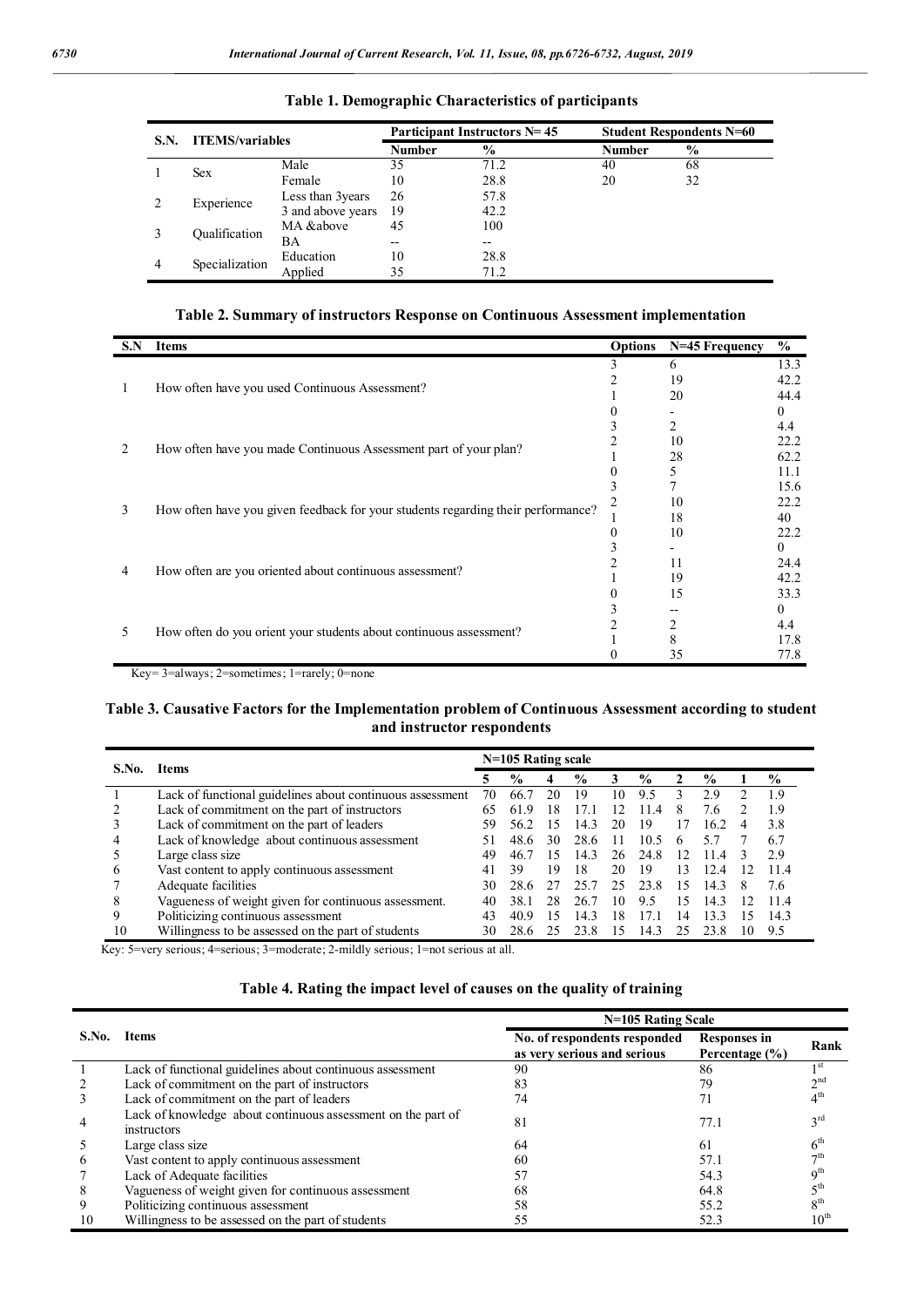the part of students took the  $7<sup>th</sup>$ ,  $8<sup>th</sup>$ ,  $9<sup>th</sup>$ , and  $10<sup>th</sup>$  places accordingly based on their seriousness.

# **Major Findings**

- 1. Lack of the guideline of continuous assessment was found to be number 1 problem to implement continuous assessment.
- 2. Instructors were found to be not committed to implementing continuous assessment. Lack of awareness on the part of instructors became another problem for the failure of instructors to implement continuous assessment.
- 3. Leaders also were found to fail to implement continuous assessment as required;
- 4. The vague nature of the weight given for continuous assessment was also found to be the problem to implement continuous assessment;
- 5. Large class size was also found to be another problem to implement continuous assessment;
- 6. Content vastness of the teaching module was also found to be another problem for poor implementation of continuous assessment;
- 7. Considering continuous assessment as if it were more of political issue than its academic advantage was found to be the problem for the failure of effective implementation of continuous assessment;
- 8. Lack of adequate materials and facilities was also another hindrance for the effective implementation of continuous assessment; and
- 9. Lack of willingness on the part of students about both the importance and implementation of continuous assessment was another serious problem for the successful implementation of continuous assessment.

## **Conclusion**

Based on the major findings, the following conclusions were drawn:

- 1. There was high knowledge gap on the part of leaders, majority of instructors, students and even the parents of student regarding the importance of continuous assessment. This showed that most of the leaders and instructors were not the right persons for their profession.
- 2. The finding showed that commitment was the problem on the part of some leaders, instructors, and students though they know well about the importance of continuous assessment. This showed that there was either a knowledge gap on the part of the instructors or they were indifferent and unwilling to implement the existing policy of education and higher education proclamation as well.
- 3. Majority of the instructors were found to have applied background(non-education) and found to fail to know those domains of education cognitive, affective, and psychomotor. This indicated that these instructors need a training on pedagogics courses.
- 4. Large class size became the big problem to assess continuously. Hence, this showed that the university management had knowledge gap regarding national standard of class size or management problem.
- 5. Vast contents of some courses and or modules made some instructors give more attention for covering the course rather than giving emphasis for continuous

assessment. Therefore, the owner of the university and the designer of the current the Federal government should revise the curriculum. This implied that the policy makers did not consider the class size problems while they were launching modular approach and while they were designing the syllabi of some courses.

- 6. There observed that weight of continuous assessment was unclear to the majority of instructors. This indicated that the policy itself had some drawbacks..
- 7. Lack of continuous assessment guideline particularly for beginner instructors became the serious problem,This implied that the university gave low attention for one of the core process teaching-learning.
- 8. Some instructors were found to record assessment results, but without considering content validity. This showed that there was knowledge gap on the part of instructors of those colleges.
- 9. There observed low commit on the part of heads at different echelons. These showed that some leaders of those colleges were wrongly assigned as leaders without consideration of their commitment, experience, specialization, and willingness as heads.
- 10. The findings showed that the prevalence of those causative factors had a big impact on the quality the trainees.

## **Recommendation**

Based on the conclusions drawn, it was recommended as:

- $\checkmark$  It is concluded that there is high knowledge gap on the part of leaders, majority of instructors, students and even the parents of student regarding the importance of continuous assessment. Therefore, it is recommended that training should be provided for all the concerned bodies (aforementioned) from the outset.
- $\checkmark$  The finding showed that commitment was the problem on the part of some leaders, instructors, and students though they know well about the importance of continuous assessment. Therefore, leaders at different levels should attempt to increase the commitments of instructors regarding continuous assessment through different types of training.
- $\checkmark$  Majority of the instructors were found to have applied background (non-education) and found to fail to know those domains of education cognitive, affective, and psychomotor. Hence, it is better, if these instructors are trained through HDP and other programs about the science of pedagogy.
- Large class size became the big problem to assess continuously. Hence, it is better if the university and the government work on this to reduce the class size upto the national standard.
- Vast contents of some courses and or modules made some instructors give more attention for covering the course rather than giving emphasis for continuous assessment. Therefore, the owner of the university and the designer of the current the Federal government should revise the curriculum.
- $\checkmark$  There observed that weight of continuous assessment was unclear to the majority of instructors. Therefore, clarity should be created for the instructors from the outset.
- $\checkmark$  Lack of continuous assessment guideline particularly for beginner instructors became the serious problem.